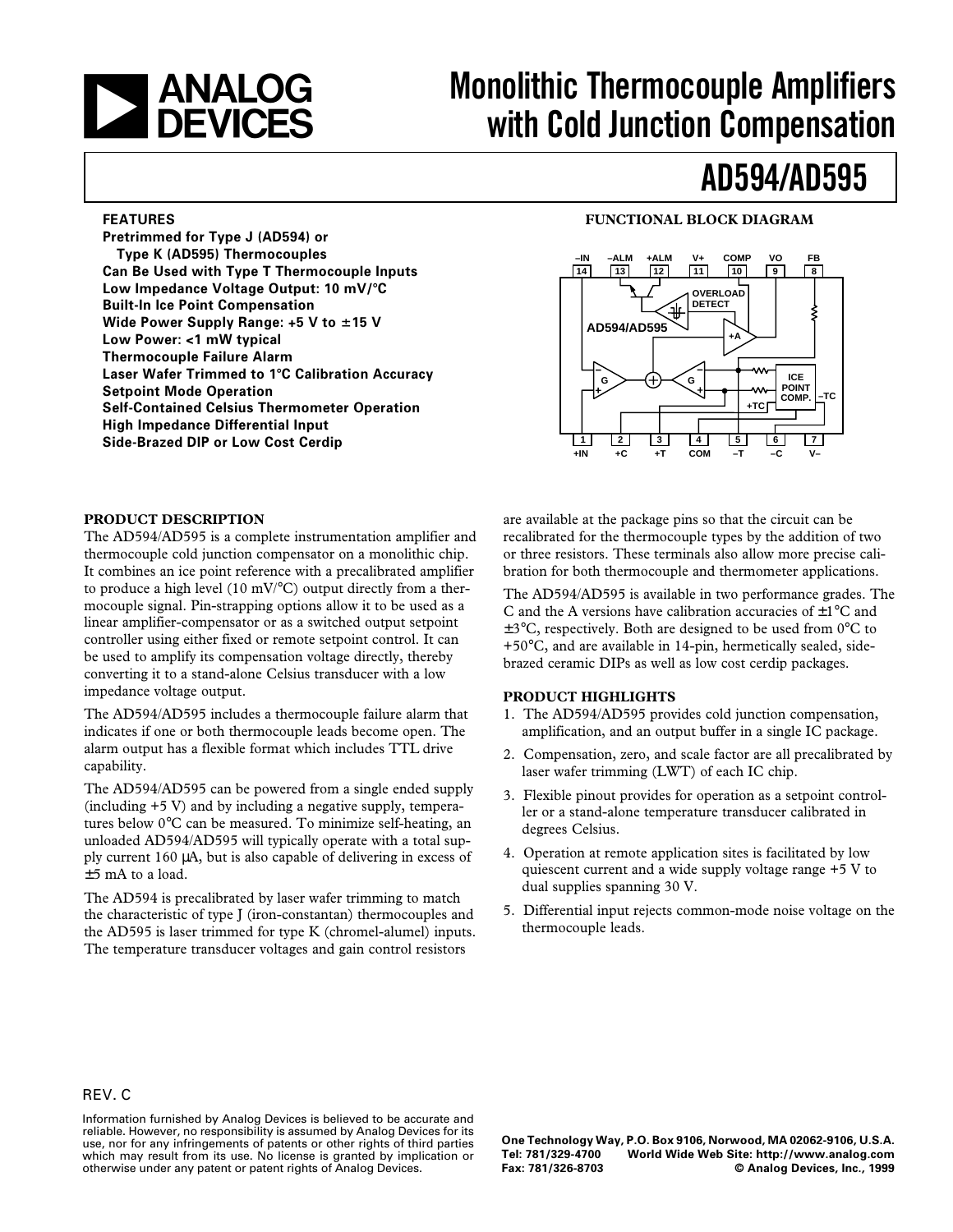# AD594/AD595—SPECIFICATIONS (@ +25°C and V<sub>s</sub> = 5 V, Type J (AD594), Type K (AD595) Thermocouple, **unless otherwise noted)**

| Model                                              |                           | <b>AD594A</b><br><b>AD594C</b><br><b>AD595A</b> |               |                                        | <b>AD595C</b> |               |                                        |             |               |                                        |             |                       |
|----------------------------------------------------|---------------------------|-------------------------------------------------|---------------|----------------------------------------|---------------|---------------|----------------------------------------|-------------|---------------|----------------------------------------|-------------|-----------------------|
|                                                    | Min                       | Typ<br>Max                                      | Min           | Typ                                    | Max           | Min           | Typ                                    | Max         | Min           | Typ                                    | Max         | <b>Units</b>          |
| ABSOLUTE MAXIMUM RATING                            |                           |                                                 |               |                                        |               |               |                                        |             |               |                                        |             |                       |
| $+V_s$ to $-V_s$                                   |                           | 36                                              |               |                                        | 36            |               |                                        | 36          |               |                                        | 36          | Volts                 |
| Common-Mode Input Voltage                          | $-V_s - 0.15$             | $+V_s$                                          | $-V_s - 0.15$ |                                        | $+V_s$        | $-V_s - 0.15$ |                                        | $+V_s$      | $-V_s - 0.15$ |                                        | $+V_s$      | Volts                 |
| Differential Input Voltage                         | $-V_{S}$                  | $+V_s$                                          | $-VS$         |                                        | $+V_s$        | $-Vs$         |                                        | $+V_s$      | $-V_{S}$      |                                        | $+V_S$      | Volts                 |
| Alarm Voltages                                     |                           |                                                 |               |                                        |               |               |                                        |             |               |                                        |             |                       |
| $+ALM$                                             | $-Vs$                     | $-V_s + 36$                                     | $-Vs$         |                                        | $-V_s + 36$   | $-VS$         |                                        | $-V_s + 36$ | $-VS$         |                                        | $-V_s + 36$ | Volts                 |
| $-ALM$                                             | $-V_{S}$                  | $+V_S$                                          | $-VS$         |                                        | $+V_S$        | $-VS$         |                                        | $+V_S$      | $-VS$         |                                        | $+V_S$      | Volts                 |
| <b>Operating Temperature Range</b>                 | $-55$                     | $+125$                                          | $-55$         |                                        | $+125$        | $-55$         |                                        | $+125$      | $-55$         |                                        | $+125$      | $^{\circ}C$           |
| Output Short Circuit to Common                     | Indefinite                |                                                 | Indefinite    |                                        |               | Indefinite    |                                        |             | Indefinite    |                                        |             |                       |
| TEMPERATURE MEASUREMENT                            |                           |                                                 |               |                                        |               |               |                                        |             |               |                                        |             |                       |
| (Specified Temperature Range                       |                           |                                                 |               |                                        |               |               |                                        |             |               |                                        |             |                       |
| $0^{\circ}$ C to +50 $^{\circ}$ C)                 |                           |                                                 |               |                                        |               |               |                                        |             |               |                                        |             |                       |
| Calibration Error at +25 $^{\circ}$ C <sup>1</sup> |                           | ±3                                              |               |                                        | ±1            |               |                                        | ±3          |               |                                        | ±1          | $^{\circ}C$           |
| Stability vs. Temperature <sup>2</sup>             |                           | $\pm 0.05$                                      |               |                                        | ±0.025        |               |                                        | ±0.05       |               |                                        | ±0.025      | $^{\circ}C/^{\circ}C$ |
| Gain Error                                         |                           | ±1.5                                            |               |                                        | $\pm 0.75$    |               |                                        | ±1.5        |               |                                        | $\pm 0.75$  | $\frac{0}{0}$         |
| Nominal Transfer Function                          |                           | 10                                              |               |                                        | 10            |               |                                        | 10          |               |                                        | 10          | $mV$ <sup>o</sup> C   |
| AMPLIFIER CHARACTERISTICS                          |                           |                                                 |               |                                        |               |               |                                        |             |               |                                        |             |                       |
| Closed Loop Gain <sup>3</sup>                      |                           | 193.4                                           |               |                                        | 193.4         |               |                                        | 247.3       |               |                                        | 247.3       |                       |
| Input Offset Voltage                               |                           | (Temperature in $^{\circ}$ C) $\times$          |               | (Temperature in $^{\circ}$ C) $\times$ |               |               | (Temperature in $^{\circ}$ C) $\times$ |             |               | (Temperature in $^{\circ}$ C) $\times$ |             |                       |
|                                                    | 51.70 uV/°C               |                                                 | 51.70 µV/°C   |                                        |               | 40.44 μV/°C   |                                        |             |               | 40.44 μV/°C                            |             | μV                    |
| Input Bias Current                                 | 0.1                       |                                                 |               | 0.1                                    |               |               | 0.1                                    |             |               | 0.1                                    |             | μA                    |
| <b>Differential Input Range</b>                    | $-10$                     | $+50$                                           |               |                                        |               | $-10$         |                                        | $+50$       | $-10$         |                                        | $+50$       | mV                    |
| Common-Mode Range                                  | $-V_S - 0.15$             | $-V_s - 4$                                      | $-V_s - 0.15$ |                                        | $-VS - 4$     | $-V_s - 0.15$ |                                        | $-VS - 4$   | $-V_s - 0.15$ |                                        | $-VS - 4$   | Volts                 |
| Common-Mode Sensitivity - RTO                      |                           | 10                                              |               |                                        | 10            |               |                                        | 10          |               |                                        | 10          | mV/V                  |
| Power Supply Sensitivity - RTO                     |                           | 10                                              |               |                                        | 10            |               |                                        | 10          |               |                                        | 10          | mV/V                  |
| Output Voltage Range                               |                           |                                                 |               |                                        |               |               |                                        |             |               |                                        |             |                       |
| Dual Supply                                        | $-V_s + 2.5$              | $+V_s - 2$                                      | $-V_s + 2.5$  |                                        | $+V_s - 2$    | $-V_s + 2.5$  |                                        | $+V_s - 2$  | $-V_s + 2.5$  |                                        | $+V_s - 2$  | Volts                 |
| Single Supply                                      | $\Omega$                  | $+V_s - 2$                                      | $\Omega$      |                                        | $-VS-2$       | $\theta$      |                                        | $+V_s + 2$  | $\mathbf{0}$  |                                        | $+V_S - 2$  | Volts                 |
| Usable Output Current <sup>4</sup>                 | ±5                        |                                                 |               | ±5                                     |               |               | ±5                                     |             |               | ±5                                     |             | mA                    |
| 3 dB Bandwidth                                     | 15                        |                                                 |               | 15                                     |               |               | 15                                     |             |               | 15                                     |             | kHz                   |
| <b>ALARM CHARACTERISTICS</b>                       |                           |                                                 |               |                                        |               |               |                                        |             |               |                                        |             |                       |
| V <sub>CE(SAT)</sub> at 2 mA                       | 0.3                       |                                                 |               | 0.3                                    |               |               | 0.3                                    |             |               | 0.3                                    |             | Volts                 |
| Leakage Current                                    |                           | ±1                                              |               |                                        | ±1            |               |                                        | ±1          |               |                                        | ±1          | µA max                |
| Operating Voltage at - ALM                         |                           | $+V_S - 4$                                      |               |                                        | $+V_S - 4$    |               |                                        | $+VS - 4$   |               |                                        | $+V_S - 4$  | Volts                 |
| Short Circuit Current                              | 20                        |                                                 |               | 20                                     |               |               | 20                                     |             |               | 20                                     |             | mA                    |
| POWER REQUIREMENTS                                 |                           |                                                 |               |                                        |               |               |                                        |             |               |                                        |             |                       |
| Specified Performance                              | $+V_s = 5, -V_s = 0$      |                                                 |               | $+V_s = 5, -V_s = 0$                   |               |               | $+V_s = 5, -V_s = 0$                   |             |               | $+V_s = 5, -V_s = 0$                   |             | Volts                 |
| Operating <sup>5</sup>                             | + $V_S$ to $-V_S \leq 30$ |                                                 |               | + $V_S$ to $-V_S \leq 30$              |               |               | + $V_S$ to $-V_S \leq 30$              |             |               | + $V_S$ to $-V_S \leq 30$              |             | Volts                 |
| Quiescent Current (No Load)                        |                           |                                                 |               |                                        |               |               |                                        |             |               |                                        |             |                       |
| $+V_S$                                             | 160                       | 300                                             |               | 160                                    | 300           |               | 160                                    | 300         |               | 160                                    | 300         | μA                    |
| $-VS$                                              | 100                       |                                                 |               | 100                                    |               |               | 100                                    |             |               | 100                                    |             | μA                    |
| PACKAGE OPTION                                     |                           |                                                 |               |                                        |               |               |                                        |             |               |                                        |             |                       |
| TO-116 (D-14)                                      | AD594AD                   |                                                 |               | AD594CD                                |               |               | AD595AD                                |             |               | AD595CD                                |             |                       |
| Cerdip (Q-14)                                      | AD594AQ                   |                                                 |               | AD594CQ                                |               |               | AD595AQ                                |             |               | AD595CQ                                |             |                       |

**NOTES** 

<sup>1</sup>Calibrated for minimum error at +25°C using a thermocouple sensitivity of 51.7 µV/°C. Since a J type thermocouple deviates from this straight line approximation, the AD594 will normally read 3.1 mV when the measuring junction is at 0°C. The AD595 will similarly read 2.7 mV at 0°C.

2 Defined as the slope of the line connecting the AD594/AD595 errors measured at 0°C and 50°C ambient temperature.

<sup>3</sup>Pin 8 shorted to Pin 9. 4 Current Sink Capability in single supply configuration is limited to current drawn to ground through a 50 kΩ resistor at output voltages below 2.5 V.

 $5 - V_S$  must not exceed  $-16.5$  V.

Specifications shown in **boldface** are tested on all production units at final electrical test. Results from those tests are used to calculate outgoing quality levels. All min and max specifications are guaranteed, although only those shown in **boldface** are tested on all production units.

Specifications subject to change without notice.

# **INTERPRETING AD594/AD595 OUTPUT VOLTAGES**

To achieve a temperature proportional output of 10 mV/°C and accurately compensate for the reference junction over the rated operating range of the circuit, the AD594/AD595 is gain trimmed to match the transfer characteristic of J and K type thermocouples at 25°C. For a type J output in this temperature range the TC is 51.70  $\mu$ V/°C, while for a type K it is 40.44  $\mu$ V/°C. The resulting gain for the AD594 is 193.4 (10 mV/°C divided by 51.7  $\mu$ V/°C) and for the AD595 is 247.3 (10 mV/°C divided by 40.44  $\mu$ V/°C). In addition, an absolute accuracy trim induces an input offset to the output amplifier characteristic of 16 µV for the AD594 and 11 µV for the AD595. This offset arises because the AD594/ AD595 is trimmed for a 250 mV output while applying a 25°C thermocouple input.

Because a thermocouple output voltage is nonlinear with respect to temperature, and the AD594/AD595 linearly amplifies the

compensated signal, the following transfer functions should be used to determine the actual output voltages:

*AD594 output* = (*Type J Voltag*e + 16 µ*V*) × 193.4 *AD*595 *output* = (*Type K Voltage* + 11  $\mu$ *V*)  $\times$  247.3 *or conversely: Type J voltage* = *(AD*594 *output/*193.4*) –* 16 µ*V Type K voltage* = *(AD*595 *output/*247.3*) –* 11 µ*V*

Table I lists the ideal AD594/AD595 output voltages as a function of Celsius temperature for type J and K ANSI standard thermocouples, with the package and reference junction at 25°C. As is normally the case, these outputs are subject to calibration, gain and temperature sensitivity errors. Output values for intermediate temperatures can be interpolated, or calculated using the output equations and ANSI thermocouple voltage tables referred to zero degrees Celsius. Due to a slight variation in alloy content between ANSI type J and DIN FE-CUNI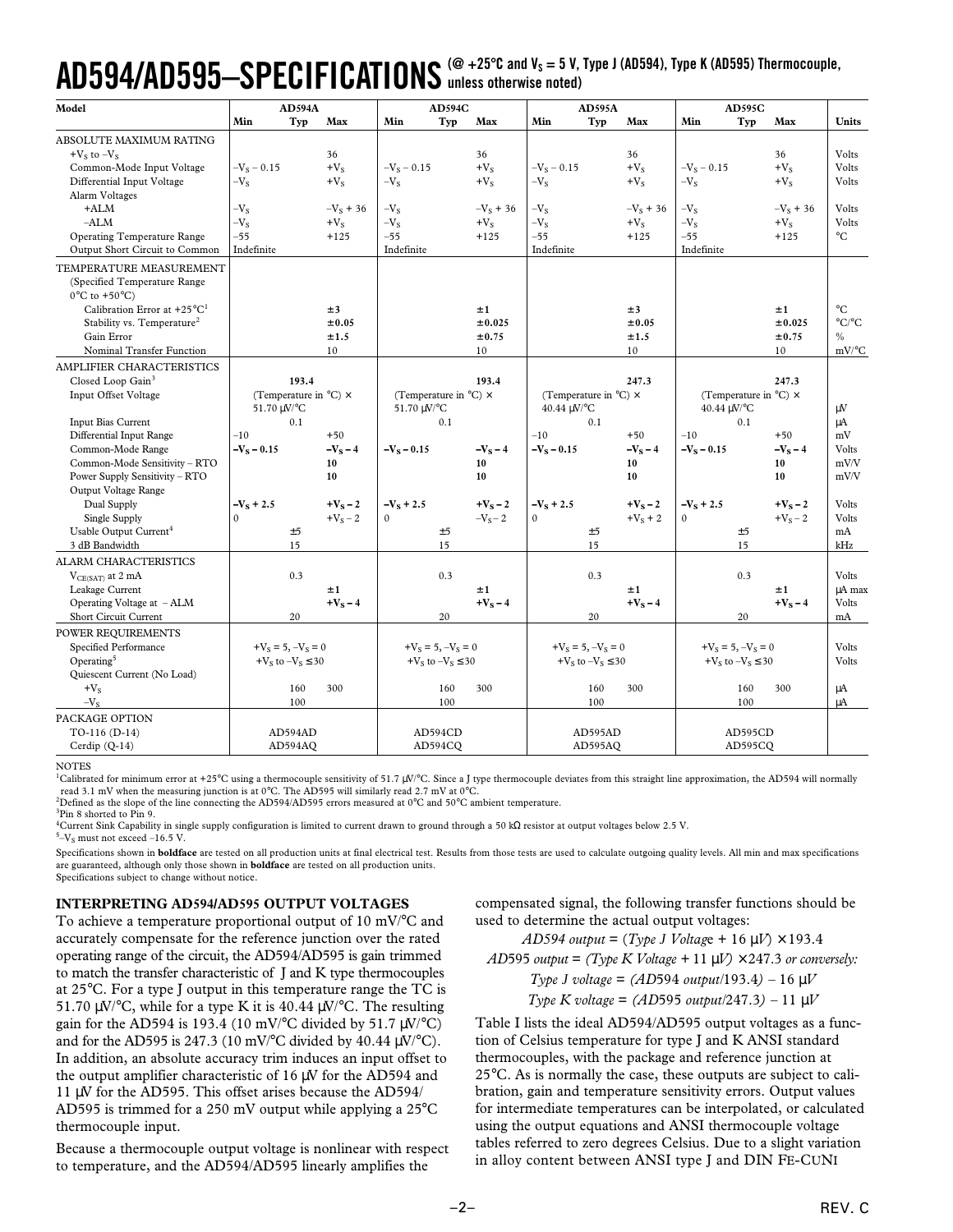| Thermocouple<br>Temperature<br>°C | Type J<br>Voltage<br>mV | AD594<br>Output<br>mV | Type K<br>Voltage<br>mV | AD595<br>Output<br>mV |
|-----------------------------------|-------------------------|-----------------------|-------------------------|-----------------------|
| $-200$                            | $-7.890$                | $-1523$               | $-5.891$                | $-1454$               |
| $-180$                            | $-7.402$                | $-1428$               | $-5.550$                | $-1370$               |
| $-160$                            | $-6.821$                | $-1316$               | $-5.141$                | $-1269$               |
| $-140$                            | $-6.159$                | $-1188$               | $-4.669$                | $-1152$               |
| $-120$                            | $-5.426$                | $-1046$               | $-4.138$                | $-1021$               |
| $-100$                            | $-4.632$                | $-893$                | $-3.553$                | $-876$                |
| $-80$                             | $-3.785$                | $-729$                | $-2.920$                | $-719$                |
| $-60$                             | $-2.892$                | $-556$                | $-2.243$                | $-552$                |
| $-40$                             | $-1.960$                | $-376$                | $-1.527$                | $-375$                |
| $-20$                             | $-.995$                 | $-189$                | $-.777$                 | $-189$                |
| $-10$                             | $-.501$                 | $-94$                 | $-.392$                 | $-94$                 |
| $\boldsymbol{0}$                  | $\mathbf{0}$            | 3.1                   | $\boldsymbol{0}$        | 2.7                   |
| 10                                | .507                    | 101                   | .397                    | 101                   |
| 20                                | 1.019                   | 200                   | .798                    | 200                   |
| 25                                | 1.277                   | 250                   | 1.000                   | 250                   |
| 30                                | 1.536                   | 300                   | 1.203                   | 300                   |
| 40                                | 2.058                   | 401                   | 1.611                   | 401                   |
| 50                                | 2.585                   | 503                   | 2.022                   | 503                   |
| 60                                | 3.115                   | 606                   | 2.436                   | 605                   |
| 80                                | 4.186                   | 813                   | 3.266                   | 810                   |
| 100                               | 5.268                   | 1022                  | 4.095                   | 1015                  |
| 120                               | 6.359                   | 1233                  | 4.919                   | 1219                  |
| 140                               | 7.457                   | 1445                  | 5.733                   | 1420                  |
| 160                               | 8.560                   | 1659                  | 6.539                   | 1620                  |
| 180                               | 9.667                   | 1873                  | 7.338                   | 1817                  |
| 200                               | 10.777                  | 2087                  | 8.137                   | 2015                  |
| 220                               | 11.887                  | 2302                  | 8.938                   | 2213                  |
| 240                               | 12.998                  | 2517                  | 9.745                   | 2413                  |
| 260                               | 14.108                  | 2732                  | 10.560                  | 2614                  |
| 280                               | 15.217                  | 2946                  | 11.381                  | 2817                  |
| 300                               | 16.325                  | 3160                  | 12.207                  | 3022                  |
| 320                               | 17.432                  | 3374                  | 13.039                  | 3227                  |
| 340                               | 18.537                  | 3588                  | 13.874                  | 3434                  |
| 360                               | 19.640                  | 3801                  | 14.712                  | 3641                  |
| 380                               | 20.743                  | 4015                  | 15.552                  | 3849                  |
| 400                               | 21.846                  | 4228                  | 16.395                  | 4057                  |
| 420                               | 22.949                  | 4441                  | 17.241                  | 4266                  |
| 440                               | 24.054                  | 4655                  | 18.088                  | 4476                  |
| 460                               | 25.161                  | 4869                  | 18.938                  | 4686                  |
| 480                               | 26.272                  | 5084                  | 19.788                  | 4896                  |

thermocouples Table I should not be used in conjunction with European standard thermocouples. Instead the transfer function given previously and a DIN thermocouple table should be used. ANSI type K and DIN NICR-NI thermocouples are composed



Figure 1. Basic Connection, Single Supply Operation

of identical alloys and exhibit similar behavior. The upper temperature limits in Table I are those recommended for type J and type K thermocouples by the majority of vendors.

| Thermocouple<br>Temperature<br>°C | Type J<br>Voltage<br>mV  | AD594<br>Output<br>mV    | Type K<br>Voltage<br>mV | AD595<br>Output<br>mV |
|-----------------------------------|--------------------------|--------------------------|-------------------------|-----------------------|
| 500                               | 27.388                   | 5300                     | 20.640                  | 5107                  |
| 520                               | 28.511                   | 5517                     | 21.493                  | 5318                  |
| 540                               | 29.642                   | 5736                     | 22.346                  | 5529                  |
| 560                               | 30.782                   | 5956                     | 23.198                  | 5740                  |
| 580                               | 31.933                   | 6179                     | 24.050                  | 5950                  |
| 600                               | 33.096                   | 6404                     | 24.902                  | 6161                  |
| 620                               | 34.273                   | 6632                     | 25.751                  | 6371                  |
| 640                               | 35.464                   | 6862                     | 26.599                  | 6581                  |
| 660                               | 36.671                   | 7095                     | 27.445                  | 6790                  |
| 680                               | 37.893                   | 7332                     | 28.288                  | 6998                  |
| 700                               | 39.130                   | 7571                     | 29.128                  | 7206                  |
| 720                               | 40.382                   | 7813                     | 29.965                  | 7413                  |
| 740                               | 41.647                   | 8058                     | 30.799                  | 7619                  |
| 750                               | 42.283                   | 8181                     | 31.214                  | 7722                  |
| 760                               |                          |                          | 31.629                  | 7825                  |
| 780                               |                          |                          | 32.455                  | 8029                  |
| 800                               |                          |                          | 33.277                  | 8232                  |
| 820                               |                          | $\overline{\phantom{0}}$ | 34.095                  | 8434                  |
| 840                               |                          | $\overline{a}$           | 34.909                  | 8636                  |
| 860                               |                          |                          | 35.718                  | 8836                  |
| 880                               | $\overline{\phantom{0}}$ | $\overline{\phantom{0}}$ | 36.524                  | 9035                  |
| 900                               |                          |                          | 37.325                  | 9233                  |
| 920                               |                          |                          | 38.122                  | 9430                  |
| 940                               |                          |                          | 38.915                  | 9626                  |
| 960                               |                          |                          | 39.703                  | 9821                  |
| 980                               | $\overline{\phantom{0}}$ | $\overline{\phantom{0}}$ | 40.488                  | 10015                 |
| 1000                              |                          | L,                       | 41.269                  | 10209                 |
| 1020                              |                          |                          | 42.045                  | 10400                 |
| 1040                              |                          |                          | 42.817                  | 10591                 |
| 1060                              | $\overline{\phantom{0}}$ | $\overline{\phantom{0}}$ | 43.585                  | 10781                 |
| 1080                              | $\overline{\phantom{0}}$ | $\overline{a}$           | 44.439                  | 10970                 |
| 1100                              |                          | $\overline{\phantom{0}}$ | 45.108                  | 11158                 |
| 1120                              |                          |                          | 45.863                  | 11345                 |
| 1140                              |                          |                          | 46.612                  | 11530                 |
| 1160                              | $\overline{\phantom{0}}$ | L,                       | 47.356                  | 11714                 |
| 1180                              |                          |                          | 48.095                  | 11897                 |
| 1200                              |                          |                          | 48.828                  | 12078                 |
| 1220                              |                          |                          | 49.555                  | 12258                 |
| 1240                              |                          |                          | 50.276                  | 12436                 |
| 1250                              |                          | $\overline{a}$           | 50.633                  | 12524                 |

# **SINGLE AND DUAL SUPPLY CONNECTIONS**

The AD594/AD595 is a completely self-contained thermocouple conditioner. Using a single +5 V supply the interconnections shown in Figure 1 will provide a direct output from a type J thermocouple (AD594) or type K thermocouple (AD595) measuring from  $0^{\circ}$ C to +300 $^{\circ}$ C.

Any convenient supply voltage from  $+5$  V to  $+30$  V may be used, with self-heating errors being minimized at lower supply levels. In the single supply configuration the +5 V supply connects to Pin 11 with the V– connection at Pin 7 strapped to power and signal common at Pin 4. The thermocouple wire inputs connect to Pins 1 and 14 either directly from the measuring point or through intervening connections of similar thermocouple wire type. When the alarm output at Pin 13 is not used it should be connected to common or –V. The precalibrated feedback network at Pin 8 is tied to the output at Pin 9 to provide a 10 mV/°C nominal temperature transfer characteristic.

By using a wider ranging dual supply, as shown in Figure 2, the AD594/AD595 can be interfaced to thermocouples measuring both negative and extended positive temperatures.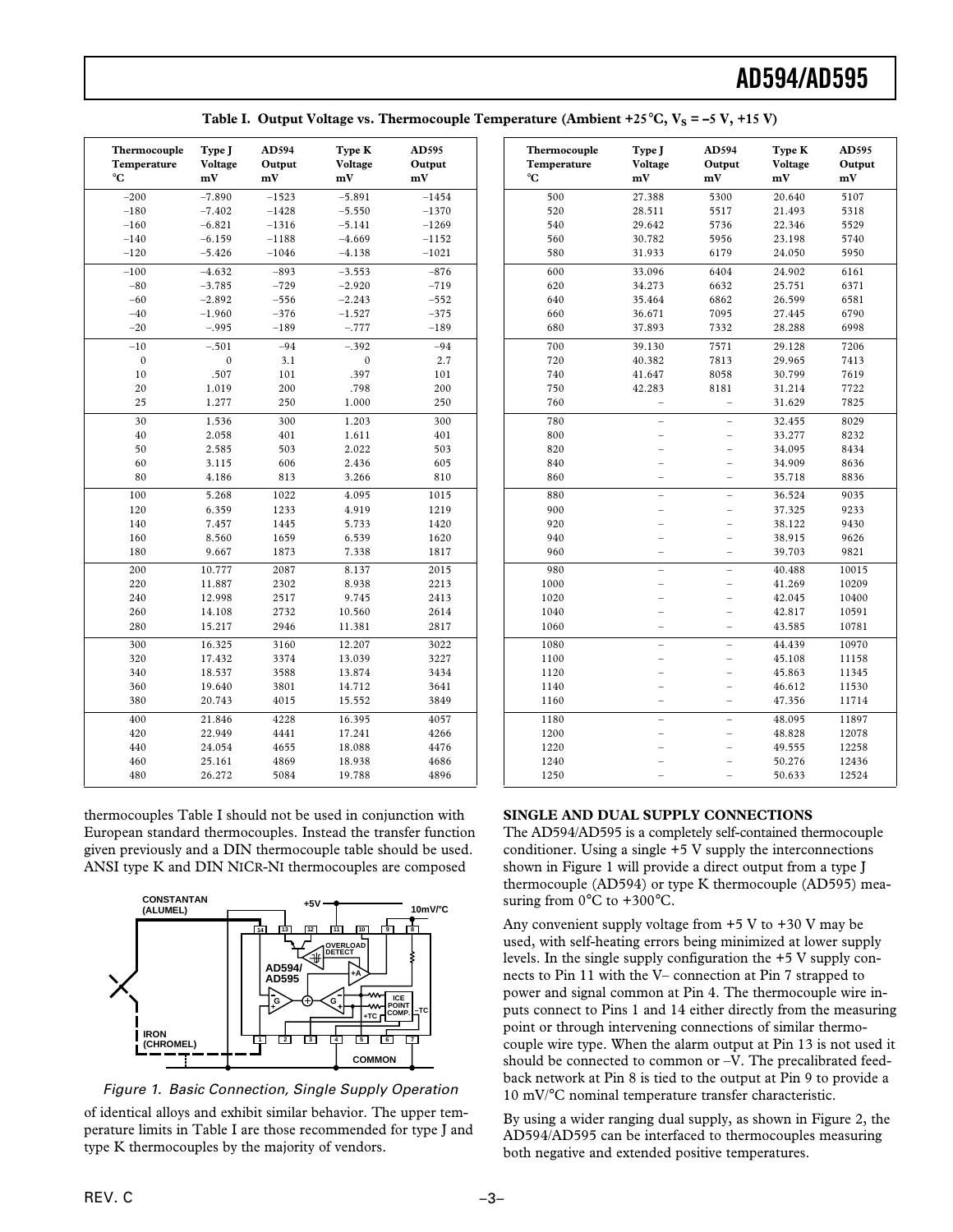

Figure 2. Dual Supply Operation

With a negative supply the output can indicate negative temperatures and drive grounded loads or loads returned to positive voltages. Increasing the positive supply from  $5 \text{ V}$  to  $15 \text{ V}$  extends the output voltage range well beyond the 750°C temperature limit recommended for type J thermocouples (AD594) and the 1250°C for type K thermocouples (AD595).

Common-mode voltages on the thermocouple inputs must remain within the common-mode range of the AD594/AD595, with a return path provided for the bias currents. If the thermocouple is not remotely grounded, then the dotted line connections in Figures 1 and 2 are recommended. A resistor may be needed in this connection to assure that common-mode voltages induced in the thermocouple loop are not converted to normal mode.

# **THERMOCOUPLE CONNECTIONS**

The isothermal terminating connections of a pair of thermocouple wires forms an effective reference junction. This junction must be kept at the same temperature as the AD594/AD595 for the internal cold junction compensation to be effective.

A method that provides for thermal equilibrium is the printed circuit board connection layout illustrated in Figure 3.



Figure 3. PCB Connections

Here the AD594/AD595 package temperature and circuit board are thermally contacted in the copper printed circuit board tracks under Pins 1 and 14. The reference junction is now composed of a copper-constantan (or copper-alumel) connection and copper-iron (or copper-chromel) connection, both of which are at the same temperature as the AD594/AD595.

The printed circuit board layout shown also provides for placement of optional alarm load resistors, recalibration resistors and a compensation capacitor to limit bandwidth.

To ensure secure bonding the thermocouple wire should be cleaned to remove oxidation prior to soldering. Noncorrosive rosin flux is effective with iron, constantan, chromel and alumel and the following solders: 95% tin-5% antimony, 95% tin-5% silver or 90% tin-10% lead.

# **FUNCTIONAL DESCRIPTION**

The AD594 behaves like two differential amplifiers. The outputs are summed and used to control a high gain amplifier, as shown in Figure 4.



Figure 4. AD594/AD595 Block Diagram

In normal operation the main amplifier output, at Pin 9, is connected to the feedback network, at Pin 8. Thermocouple signals applied to the floating input stage, at Pins 1 and 14, are amplified by gain G of the differential amplifier and are then further amplified by gain A in the main amplifier. The output of the main amplifier is fed back to a second differential stage in an inverting connection. The feedback signal is amplified by this stage and is also applied to the main amplifier input through a summing circuit. Because of the inversion, the amplifier causes the feedback to be driven to reduce this difference signal to a small value. The two differential amplifiers are made to match and have identical gains, G. As a result, the feedback signal that must be applied to the right-hand differential amplifier will precisely match the thermocouple input signal when the difference signal has been reduced to zero. The feedback network is trimmed so that the effective gain to the output, at Pins 8 and 9, results in a voltage of 10 mV/°C of thermocouple excitation.

In addition to the feedback signal, a cold junction compensation voltage is applied to the right-hand differential amplifier. The compensation is a differential voltage proportional to the Celsius temperature of the AD594/AD595. This signal disturbs the differential input so that the amplifier output must adjust to restore the input to equal the applied thermocouple voltage.

The compensation is applied through the gain scaling resistors so that its effect on the main output is also 10 mV/°C. As a result, the compensation voltage adds to the effect of the thermocouple voltage a signal directly proportional to the difference between 0°C and the AD594/AD595 temperature. If the thermocouple reference junction is maintained at the AD594/AD595 temperature, the output of the AD594/AD595 will correspond to the reading that would have been obtained from amplification of a signal from a thermocouple referenced to an ice bath.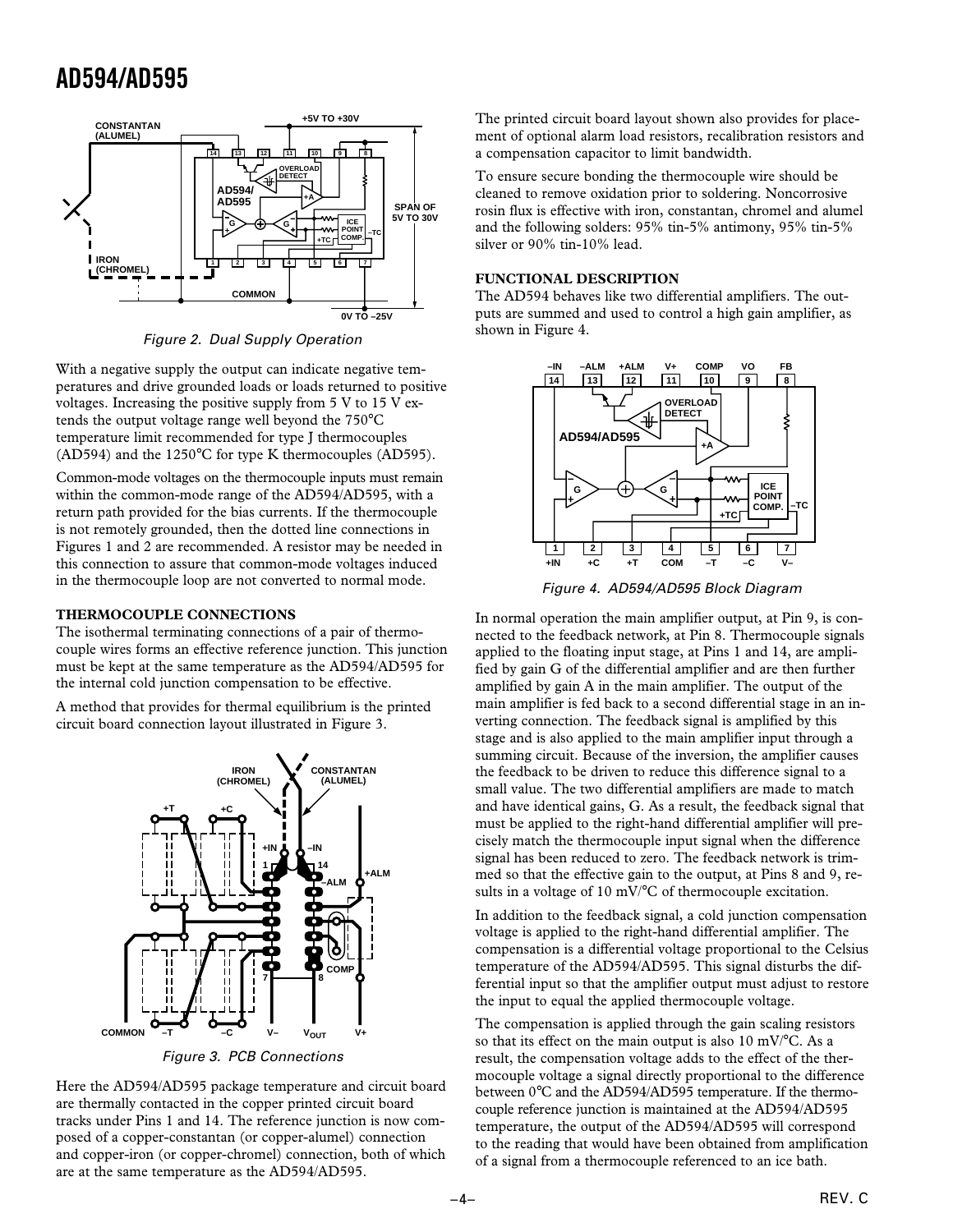The AD594/AD595 also includes an input open circuit detector that switches on an alarm transistor. This transistor is actually a current-limited output buffer, but can be used up to the limit as a switch transistor for either pull-up or pull-down operation of external alarms.

The ice point compensation network has voltages available with positive and negative temperature coefficients. These voltages may be used with external resistors to modify the ice point compensation and recalibrate the AD594/AD595 as described in the next column.

The feedback resistor is separately pinned out so that its value can be padded with a series resistor, or replaced with an external resistor between Pins 5 and 9. External availability of the feedback resistor allows gain to be adjusted, and also permits the AD594/ AD595 to operate in a switching mode for setpoint operation.

# **CAUTIONS:**

The temperature compensation terminals (+C and –C) at Pins 2 and 6 are provided to supply small calibration currents only. The AD594/AD595 may be permanently damaged if they are grounded or connected to a low impedance.

The AD594/AD595 is internally frequency compensated for feedback ratios (corresponding to normal signal gain) of 75 or more. If a lower gain is desired, additional frequency compensation should be added in the form of a 300 pF capacitor from Pin 10 to the output at Pin 9. As shown in Figure 5 an additional  $0.01 \mu$ F capacitor between Pins 10 and 11 is recommended.



Figure 5. Low Gain Frequency Compensation

#### **RECALIBRATION PRINCIPLES AND LIMITATIONS**

The ice point compensation network of the AD594/AD595 produces a differential signal which is zero at 0°C and corresponds to the output of an ice referenced thermocouple at the temperature of the chip. The positive TC output of the circuit is proportional to Kelvin temperature and appears as a voltage at +T. It is possible to decrease this signal by loading it with a resistor from +T to COM, or increase it with a pull-up resistor from  $+T$  to the larger positive TC voltage at  $+C$ . Note that adjustments to +T should be made by measuring the voltage which tracks it at –T. To avoid destabilizing the feedback amplifier the measuring instrument should be isolated by a few thousand ohms in series with the lead connected to –T.



Figure 6. Decreased Sensitivity Adjustment

Changing the positive TC half of the differential output of the compensation scheme shifts the zero point away from 0°C. The zero can be restored by adjusting the current flow into the negative input of the feedback amplifier, the –T pin. A current into

this terminal can be produced with a resistor between –C and  $-T$  to balance an increase in  $+T$ , or a resistor from  $-T$  to COM to offset a decrease in +T.

If the compensation is adjusted substantially to accommodate a different thermocouple type, its effect on the final output voltage will increase or decrease in proportion. To restore the nominal output to 10 mV/°C the gain may be adjusted to match the new compensation and thermocouple input characteristics. When reducing the compensation the resistance between  $-T$ and COM automatically increases the gain to within 0.5% of the correct value. If a smaller gain is required, however, the nominal 47 kΩ internal feedback resistor can be paralleled or replaced with an external resistor.

Fine calibration adjustments will require temperature response measurements of individual devices to assure accuracy. Major reconfigurations for other thermocouple types can be achieved without seriously compromising initial calibration accuracy, so long as the procedure is done at a fixed temperature using the factory calibration as a reference. It should be noted that intermediate recalibration conditions may require the use of a negative supply.

# **EXAMPLE: TYPE E RECALIBRATION—AD594/AD595**

Both the AD594 and AD595 can be configured to condition the output of a type E (chromel-constantan) thermocouple. Temperature characteristics of type E thermocouples differ less from type J, than from type K, therefore the AD594 is preferred for recalibration.

While maintaining the device at a constant temperature follow the recalibration steps given here. First, measure the device temperature by tying both inputs to common (or a selected common-mode potential) and connecting FB to VO. The AD594 is now in the stand alone Celsius thermometer mode. For this example assume the ambient is 24°C and the initial output VO is 240 mV. Check the output at VO to verify that it corresponds to the temperature of the device.

Next, measure the voltage –T at Pin 5 with a high impedance DVM (capacitance should be isolated by a few thousand ohms of resistance at the measured terminals). At 24°C the –T voltage will be about 8.3 mV. To adjust the compensation of an AD594 to a type E thermocouple a resistor, R1, should be connected between  $+T$  and  $+C$ , Pins 2 and 3, to raise the voltage at  $-T$  by the ratio of thermocouple sensitivities. The ratio for converting a type J device to a type E characteristic is:

#### *r* (*AD*594) =(60.9 µ*V*/°*C*)/(51.7 µ*V*/°*C*)= 1.18

Thus, multiply the initial voltage measured at –T by r and experimentally determine the R1 value required to raise –T to that level. For the example the new –T voltage should be about 9.8 mV. The resistance value should be approximately 1.8 k $\Omega$ .

The zero differential point must now be shifted back to 0°C. This is accomplished by multiplying the original output voltage VO by r and adjusting the measured output voltage to this value by experimentally adding a resistor, R2, between –C and –T, Pins 5 and 6. The target output value in this case should be about 283 mV. The resistance value of R2 should be approximately 240 kΩ.

Finally, the gain must be recalibrated such that the output VO indicates the device's temperature once again. Do this by adding a third resistor, R3, between FB and –T, Pins 8 and 5. VO should now be back to the initial 240 mV reading. The resistance value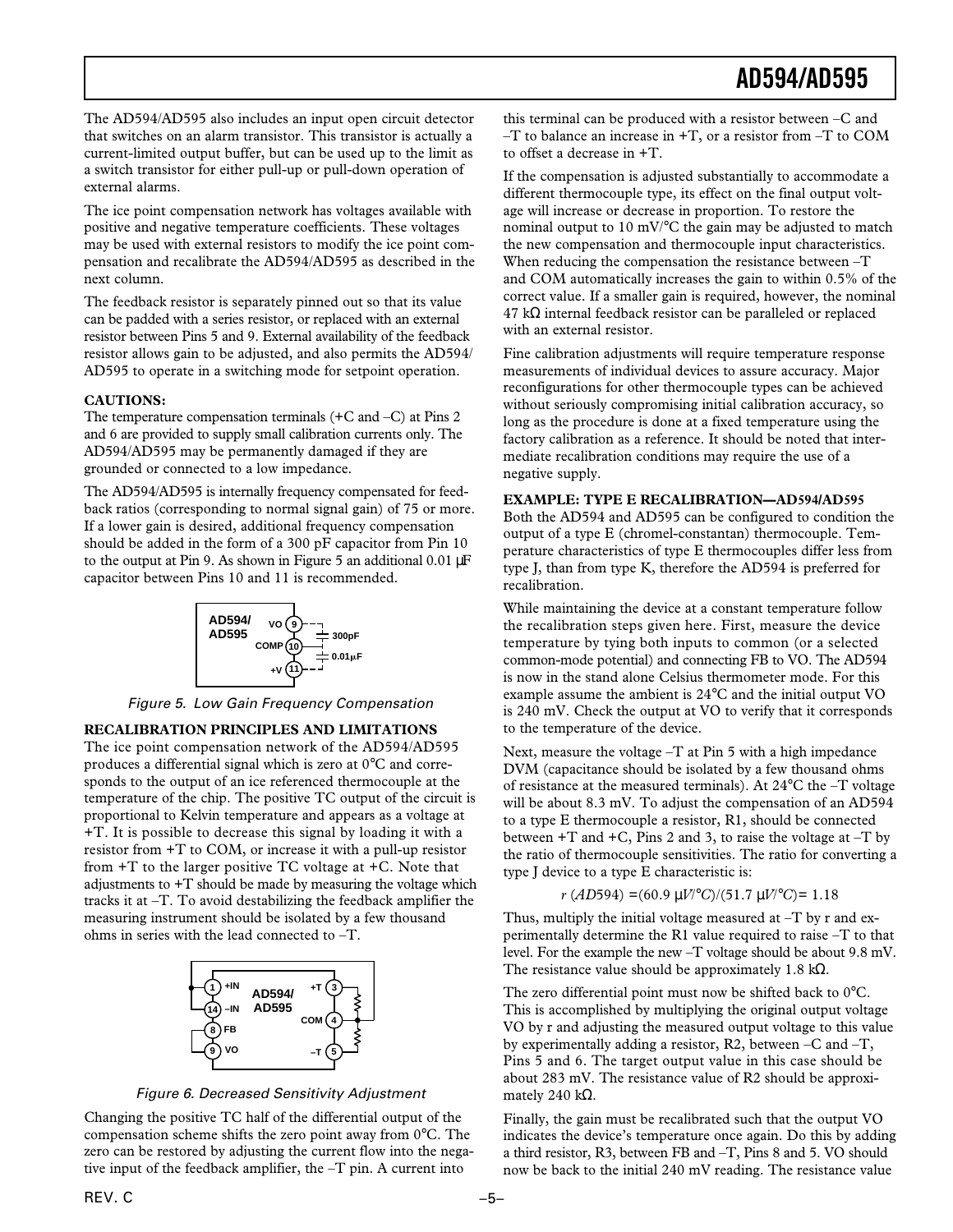of R3 should be approximately 280 kΩ. The final connection diagram is shown in Figure 7. An approximate verification of the effectiveness of recalibration is to measure the differential gain to the output. For type E it should be 164.2.



Figure 7. Type E Recalibration

When implementing a similar recalibration procedure for the AD595 the values for R1, R2, R3 and r will be approximately 650 Ω, 84 kΩ, 93 kΩ and 1.51, respectively. Power consumption will increase by about 50% when using the AD595 with type E inputs.

Note that during this procedure it is crucial to maintain the AD594/AD595 at a stable temperature because it is used as the temperature reference. Contact with fingers or any tools not at ambient temperature will quickly produce errors. Radiational heating from a change in lighting or approach of a soldering iron must also be guarded against.

# **USING TYPE T THERMOCOUPLES WITH THE AD595**

Because of the similarity of thermal EMFs in the  $0^{\circ}$ C to +50 $^{\circ}$ C range between type K and type T thermocouples, the AD595 can be directly used with both types of inputs. Within this ambient temperature range the AD595 should exhibit no more than an additional 0.2°C output calibration error when used with type T inputs. The error arises because the ice point compensator is trimmed to type K characteristics at 25°C. To calculate the AD595 output values over the recommended –200°C to +350°C range for type T thermocouples, simply use the ANSI thermocouple voltages referred to 0°C and the output equation given on page 2 for the AD595. Because of the relatively large nonlinearities associated with type T thermocouples the output will deviate widely from the nominal 10 mV/°C. However, cold junction compensation over the rated  $0^{\circ}$ C to +50°C ambient will remain accurate.

# **STABILITY OVER TEMPERATURE**

Each AD594/AD595 is tested for error over temperature with the measuring thermocouple at 0°C. The combined effects of cold junction compensation error, amplifier offset drift and gain error determine the stability of the AD594/AD595 output over the rated ambient temperature range. Figure 8 shows an AD594/ AD595 drift error envelope. The slope of this figure has units of °C/°C.



# **THERMAL ENVIRONMENT EFFECTS**

The inherent low power dissipation of the AD594/AD595 and the low thermal resistance of the package make self-heating errors almost negligible. For example, in still air the chip to ambient thermal resistance is about 80°C/watt (for the D package). At the nominal dissipation of 800 µW the self-heating in free air is less than 0.065°C. Submerged in fluorinert liquid (unstirred) the thermal resistance is about 40°C/watt, resulting in a selfheating error of about 0.032°C.

# **SETPOINT CONTROLLER**

The AD594/AD595 can readily be connected as a setpoint controller as shown in Figure 9.



# Figure 9. Setpoint Controller

The thermocouple is used to sense the unknown temperature and provide a thermal EMF to the input of the AD594/AD595. The signal is cold junction compensated, amplified to 10 mV/°C and compared to an external setpoint voltage applied by the user to the feedback at Pin 8. Table I lists the correspondence between setpoint voltage and temperature, accounting for the nonlinearity of the measurement thermocouple. If the setpoint temperature range is within the operating range  $(-55^{\circ}C)$  to +125°C) of the AD594/AD595, the chip can be used as the transducer for the circuit by shorting the inputs together and utilizing the nominal calibration of 10 mV/°C. This is the centigrade thermometer configuration as shown in Figure 13.

In operation if the setpoint voltage is above the voltage corresponding to the temperature being measured the output swings low to approximately zero volts. Conversely, when the temperature rises above the setpoint voltage the output switches to the positive limit of about 4 volts with a  $+5$  V supply. Figure 9 shows the setpoint comparator configuration complete with a heater element driver circuit being controlled by the AD594/ AD595 toggled output. Hysteresis can be introduced by injecting a current into the positive input of the feedback amplifier when the output is toggled high. With an AD594 about 200 nA into the +T terminal provides 1°C of hysteresis. When using a single 5 V supply with an AD594, a 20 MΩ resistor from  $V<sub>O</sub>$  to +T will supply the 200 nA of current when the output is forced high (about 4 V). To widen the hysteresis band decrease the resistance connected from VO to +T.

Figure 8. Drift Error vs. Temperature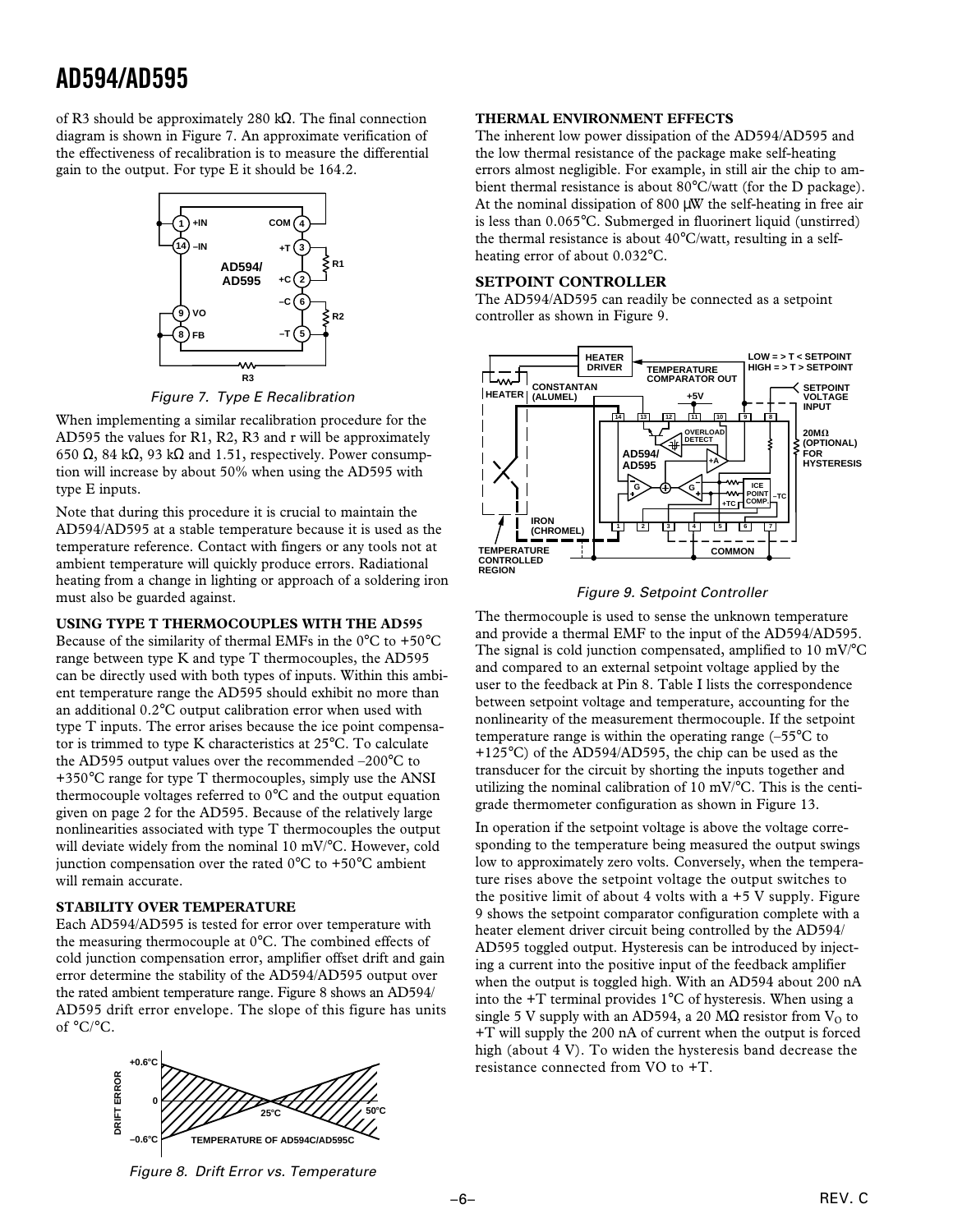# **ALARM CIRCUIT**

In all applications of the AD594/AD595 the –ALM connection, Pin 13, should be constrained so that it is not more positive than  $(V+)$  – 4 V. This can be most easily achieved by connecting Pin 13 to either common at Pin 4 or V– at Pin 7. For most applications that use the alarm signal, Pin 13 will be grounded and the signal will be taken from +ALM on Pin 12. A typical application is shown in Figure 10.

In this configuration the alarm transistor will be off in normal operation and the 20 k pull up will cause the +ALM output on Pin 12 to go high. If one or both of the thermocouple leads are interrupted, the +ALM pin will be driven low. As shown in Figure 10 this signal is compatible with the input of a TTL gate which can be used as a buffer and/or inverter.



 Figure 10. Using the Alarm to Drive a TTL Gate ("Grounded'' Emitter Configuration)

Since the alarm is a high level output it may be used to directly drive an LED or other indicator as shown in Figure 11.



Figure 11. Alarm Directly Drives LED

A 270 Ω series resistor will limit current in the LED to 10 mA, but may be omitted since the alarm output transistor is current limited at about 20 mA. The transistor, however, will operate in a high dissipation mode and the temperature of the circuit will rise well above ambient. Note that the cold junction compensation will be affected whenever the alarm circuit is activated. The time required for the chip to return to ambient temperature will depend on the power dissipation of the alarm circuit, the nature of the thermal path to the environment and the alarm duration.

The alarm can be used with both single and dual supplies. It can be operated above or below ground. The collector and emitter of the output transistor can be used in any normal switch configuration. As an example a negative referenced load can be driven from –ALM as shown in Figure 12.



Figure 12. –ALM Driving A Negative Referenced Load

The collector (+ALM) should not be allowed to become more positive than  $(V-) +36 V$ , however, it may be permitted to be more positive than V+. The emitter voltage (–ALM) should be constrained so that it does not become more positive than 4 volts below the V+ applied to the circuit.

Additionally, the AD594/AD595 can be configured to produce an extreme upscale or downscale output in applications where an extra signal line for an alarm is inappropriate. By tying either of the thermocouple inputs to common most runaway control conditions can be automatically avoided. A +IN to common connection creates a downscale output if the thermocouple opens, while connecting –IN to common provides an upscale output.

# **CELSIUS THERMOMETER**

The AD594/AD595 may be configured as a stand-alone Celsius thermometer as shown in Figure 13.



# Figure 13. AD594/AD595 as a Stand-Alone Celsius Thermometer

Simply omit the thermocouple and connect the inputs (Pins 1 and 14) to common. The output now will reflect the compensation voltage and hence will indicate the AD594/AD595 temperature with a scale factor of 10 mV/°C. In this three terminal, voltage output, temperature sensing mode, the AD594/ AD595 will operate over the full military –55°C to +125°C temperature range.